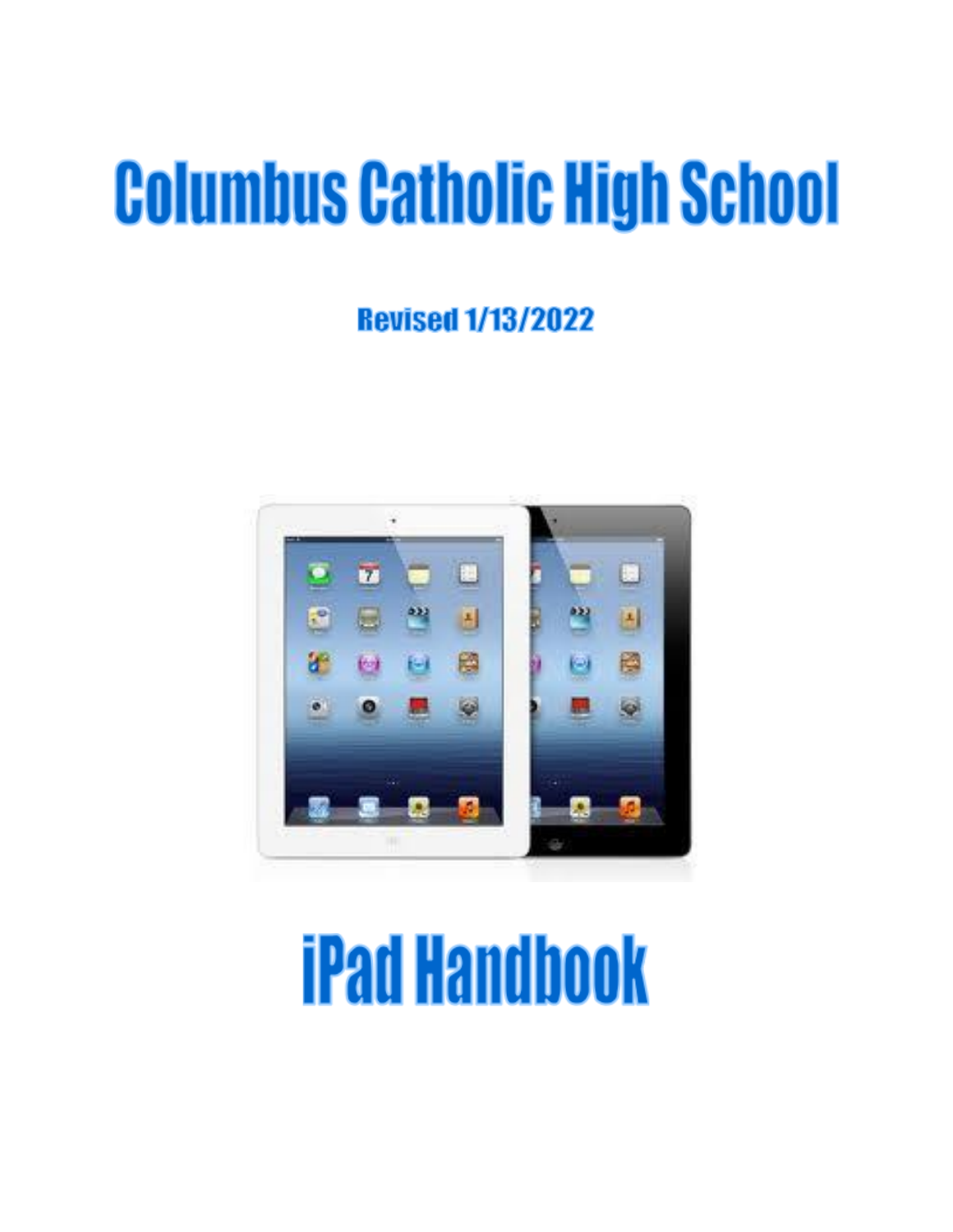**Columbus Catholic School is a Catholic School in the Diocese of La Crosse. As a Catholic School we will teach and advocate our Catholic Faith. All students are welcome in our school, and all parents and legal guardians must understand that Catholic Doctrine will be taught. The passing on of our Catholic Faith is our number one priority.**

# **Columbus Catholic High School**

| iPad Handbook                             | 3 |
|-------------------------------------------|---|
| 1. Receiving Your iPad & Check-In         | 4 |
| 1.1 Receiving Your iPad                   | 4 |
| 1.2 iPad Check-In                         | 4 |
| 1.3 Check-In Fines                        | 4 |
| 2. Taking Care of Your iPad               | 4 |
| 2.1 General Precautions                   | 4 |
| 2.2 Carrying iPads                        | 5 |
| 2.3 Screen Care                           | 5 |
| 3. Using Your IPad at School              | 5 |
| 3.1 iPads Left at Home                    | 5 |
| 3.2 iPad Undergoing Repair                | 6 |
| 3.3 Charging Your iPad's Battery          | 6 |
| 3.4 Screensavers                          | 6 |
| 3.5 Sound, Music, Games or Programs       | 6 |
| 3.6 Printing                              | 6 |
| 3.7 Home Internet Access                  | 6 |
| 3.8 Study Hall Use                        | 7 |
| 4. Managing Your Files & Saving Your Work | 7 |
| 4.1 Saving to the iPad/Home Directory     | 7 |
| 4.2 Network Connectivity                  | 7 |
| 5. Software on iPads                      | 7 |
| 5.1 Originally Installed Software         | 7 |
| 5.2 Additional Software                   | 7 |
| 5.3 Inspection                            | 7 |
| 5.4 Procedure for Re-loading Software     | 7 |
| 5.5 Software Upgrades                     | 8 |
| 5.6 Jailbreaking                          | 8 |
| 6. Acceptable Use                         | 8 |
| 6.1 Parent/Guardian Responsibilities      | 8 |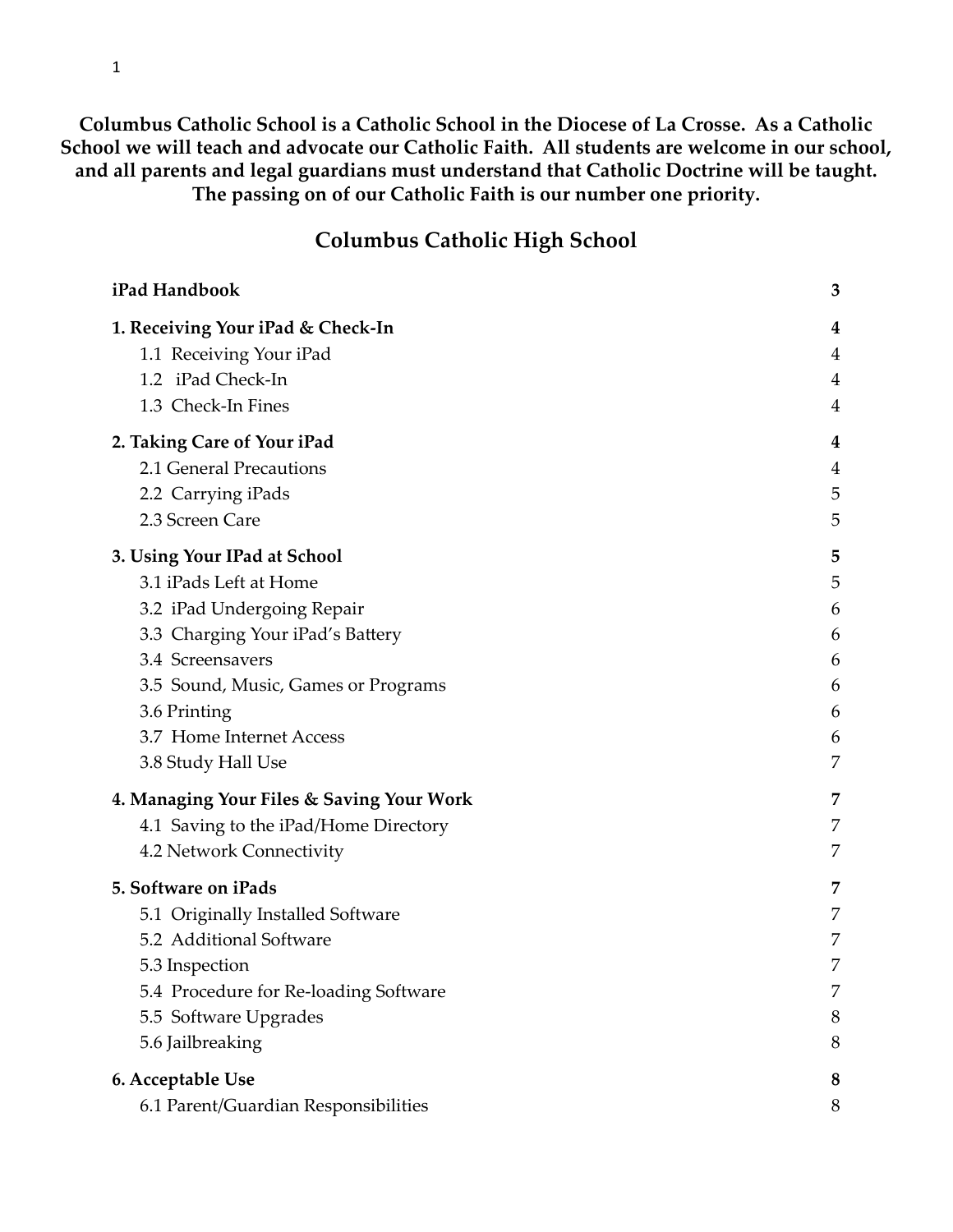| 6.2 School Responsibilities                                    | 8  |
|----------------------------------------------------------------|----|
| 6.3 Student Responsibilities                                   | 9  |
| 6.4 Student Activities Strictly Prohibited                     | 9  |
| 6.5 iPad Care                                                  | 10 |
| 6.6 Legal Propriety                                            | 10 |
| 6.7 Student Discipline                                         | 11 |
| 7. Protecting & Storing Your iPad                              | 11 |
| 7.1 iPad Identification                                        | 11 |
| 7.2 Storing Your iPad                                          | 11 |
| 7.3 iPads Left in Unsupervised Areas                           | 11 |
| 8. Repairing or Replacing Your iPad                            | 12 |
| 8.1 CCS Protection Plan                                        | 12 |
| 8.2 Claims                                                     | 12 |
| 9. Cost of Repairs                                             | 12 |
| iPad Protection Plan                                           | 13 |
| <b>Student Pledge for iPad Use of School-Owned Device</b>      | 14 |
| Guidelines for Student-Supplied Devices (Grades 11, 12)        |    |
| Student Pledge for use of Personal Device iPad (Grades 11, 12) |    |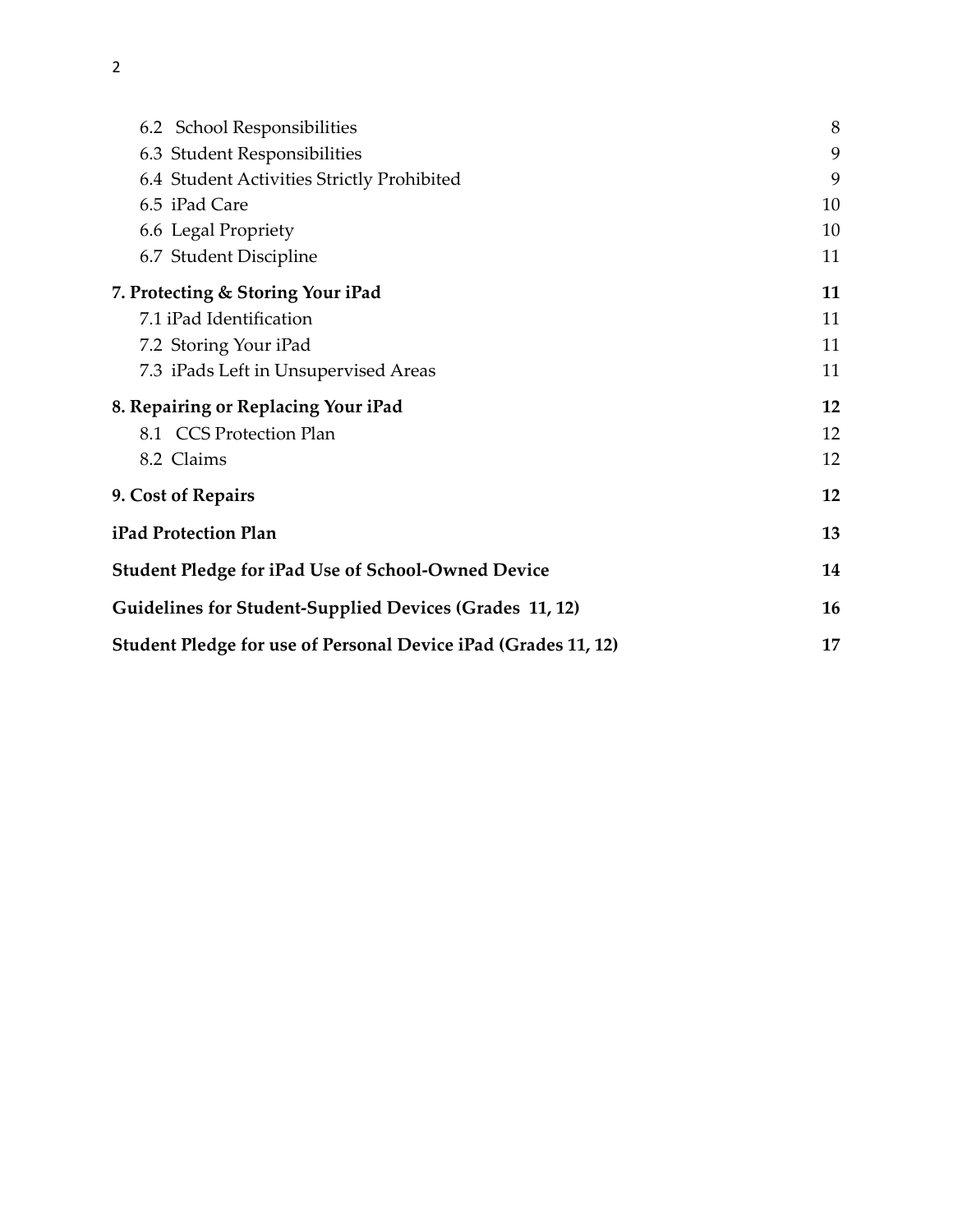#### **iPad Handbook**

<span id="page-3-0"></span>The focus of the iPad program at Columbus Catholic High School is to provide tools and resources to the 21<sup>st</sup> Century Learner. Excellence in education requires that technology is seamlessly integrated throughout the educational program. Increasing access to technology is essential for the future, and one of the learning tools of these  $21<sup>st</sup>$ Century students is the iPad. The individual use of iPads is a way to empower students to maximize their full potential and to prepare them for college and the workplace.

Learning results from continuous dynamic interaction among students, educators, parents and the extended community. Technology immersion does not diminish the vital role of the teacher. To the contrary, it transforms the teacher from a director of learning to a facilitator of learning. Effective teaching and learning with iPads integrates technology into the curriculum anytime, anyplace.

The policies, procedures and information within this document apply to all iPads used at Columbus Catholic High School. These devices are also subject to the Electronic Resources/Internet Acceptable Use Policy.

Keep in mind that these rules are designed to help maintain an educational atmosphere and minimize distractions. Teachers may also set additional requirements for use in their classroom.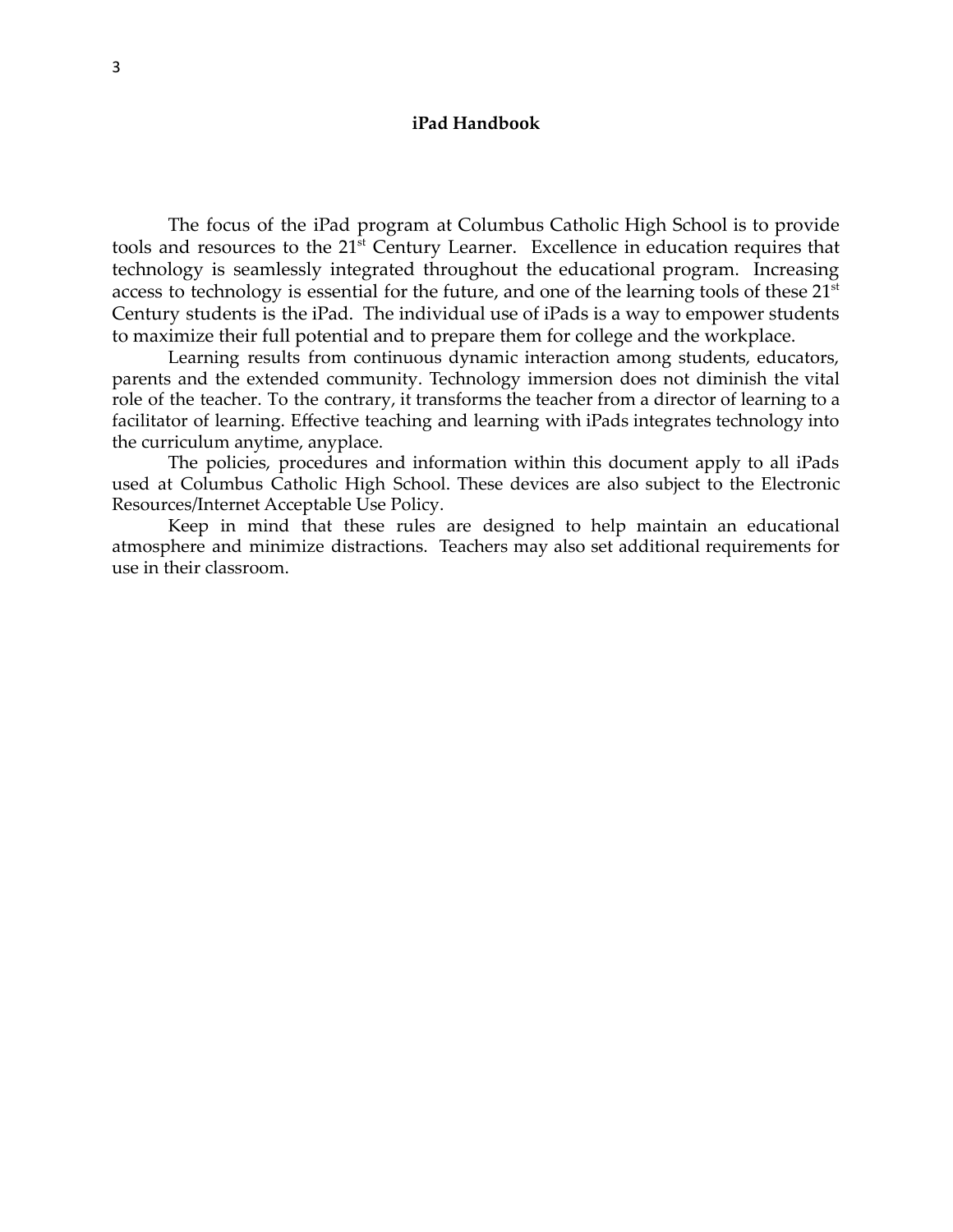## <span id="page-4-1"></span><span id="page-4-0"></span>**1. Receiving Your iPad & Check‐In 1.1 Receiving Your iPad**

iPads will be distributed each fall during new student/Freshmen Orientation. Parents and students must sign and return copies of the *iPad Protection Plan, Student Pledge,* and *Acceptable Use Policy* documents before the iPad can be issued. The iPad Protection Plan outlines the requirements for obtaining the iPad.

## <span id="page-4-2"></span>**1.2 iPad Check‐In**

School-owned iPads will occasionally be collected so that updates can be applied. Teachers will notify students in advance, so that they can plan accordingly.

iPads will be returned during the final week of school during student checkout so they can be examined for serviceability. If a student transfers to another school during the school year, their iPad will be returned at that time.

## <span id="page-4-3"></span>**1.3 Check‐In Fines**

Individual school iPads and accessories will be collected at the end of each school year. Students who graduate early, withdraw, are suspended or expelled, or terminate enrollment for any other reason must return their individual school iPad at that time. If a student fails to return the iPad at the end of the school year or upon termination of enrollment, that student will be subject to criminal prosecution or civil liability. The student/family will also pay the cost of the iPad.

Furthermore, the student/family will be responsible for any damage to the iPad, consistent with the iPad Protection Plan and must return the iPad and accessories in satisfactory condition. The student will be charged a fee for any needed repairs and/or replacement of power accessories, not to exceed the replacement cost of the iPad.

## <span id="page-4-4"></span>**2. Taking Care of Your iPad**

Students are responsible for the general care of the iPad they have been issued by the school. iPads that are broken or fail to work properly must be taken to the Office for an evaluation of the equipment.

#### <span id="page-4-5"></span>**2.1 General Precautions**

The iPad is school property and all users will follow this policy and the Acceptable Use Policy for technology.

Only use a clean, soft cloth to clean the screen, no cleansers of any type.

Cords and cables must be inserted carefully into the iPad to prevent damage.

iPad and case must remain free of any writing, drawing, stickers, or labels.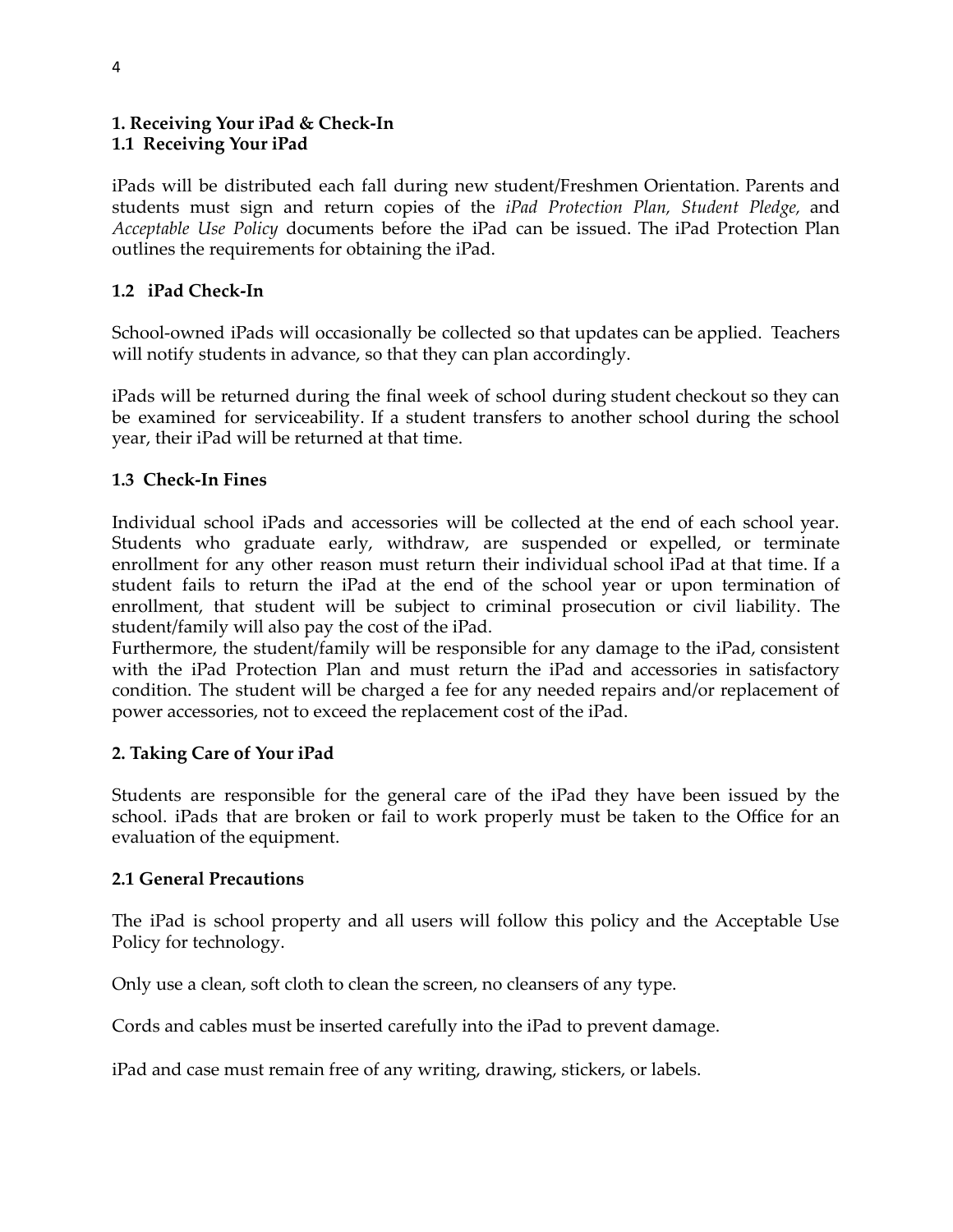iPads must never be left in an unlocked locker, unlocked car or any unsupervised area.

Students are responsible for keeping their iPad's battery charged for school each day.

Students must keep their iPad in the protective case, provided by the school, at all times.

## <span id="page-5-0"></span>**2.2 Carrying iPads**

The protective cases provided with the iPads have sufficient padding to protect the iPad from normal treatment and provide a suitable means for carrying the device within the school. Students are allowed to provide a separate, more durable case. The guidelines below should be followed:

iPads must always be within a protective case.

Some carrying cases (i.e. backpacks) can hold other objects (such as folders and workbooks), but these must be kept to a minimum to avoid placing too much pressure and weight on the iPad screen.

## <span id="page-5-1"></span>**2.3 Screen Care**

The iPad screens can be damaged if subjected to rough treatment. The **screens are particularly sensitive to damage** from excessive pressure on the screen.

Do not lean on the top of the iPad when it is closed.

Do not place anything near the iPad that could put pressure on the screen.

Do not place anything in the carrying case that will press against the cover.

Clean the screen with a soft, dry cloth or anti‐static cloth. Use of harsh chemicals WILL damage the screen.

Do not "bump" the iPad against lockers, walls, car doors, floors, etc. as it will eventually break the screen.

#### <span id="page-5-2"></span>**3. Using Your IPad at School**

iPads are intended for use at school each day. In addition to teacher expectations for iPad use, school messages, announcements, calendars and schedules may be accessed using the iPad computer. Students must be responsible to bring their iPad to all classes, unless specifically instructed not to do so by their teacher.

## <span id="page-5-3"></span>**3.1 iPads Left at Home**

If students leave their iPad at home, they are responsible for getting the course work completed as if they had their iPad present. If a student repeatedly (three or more times as determined by any staff member) leaves their iPad at home, they will be required to "check out" their iPad from the Office for three (3) weeks.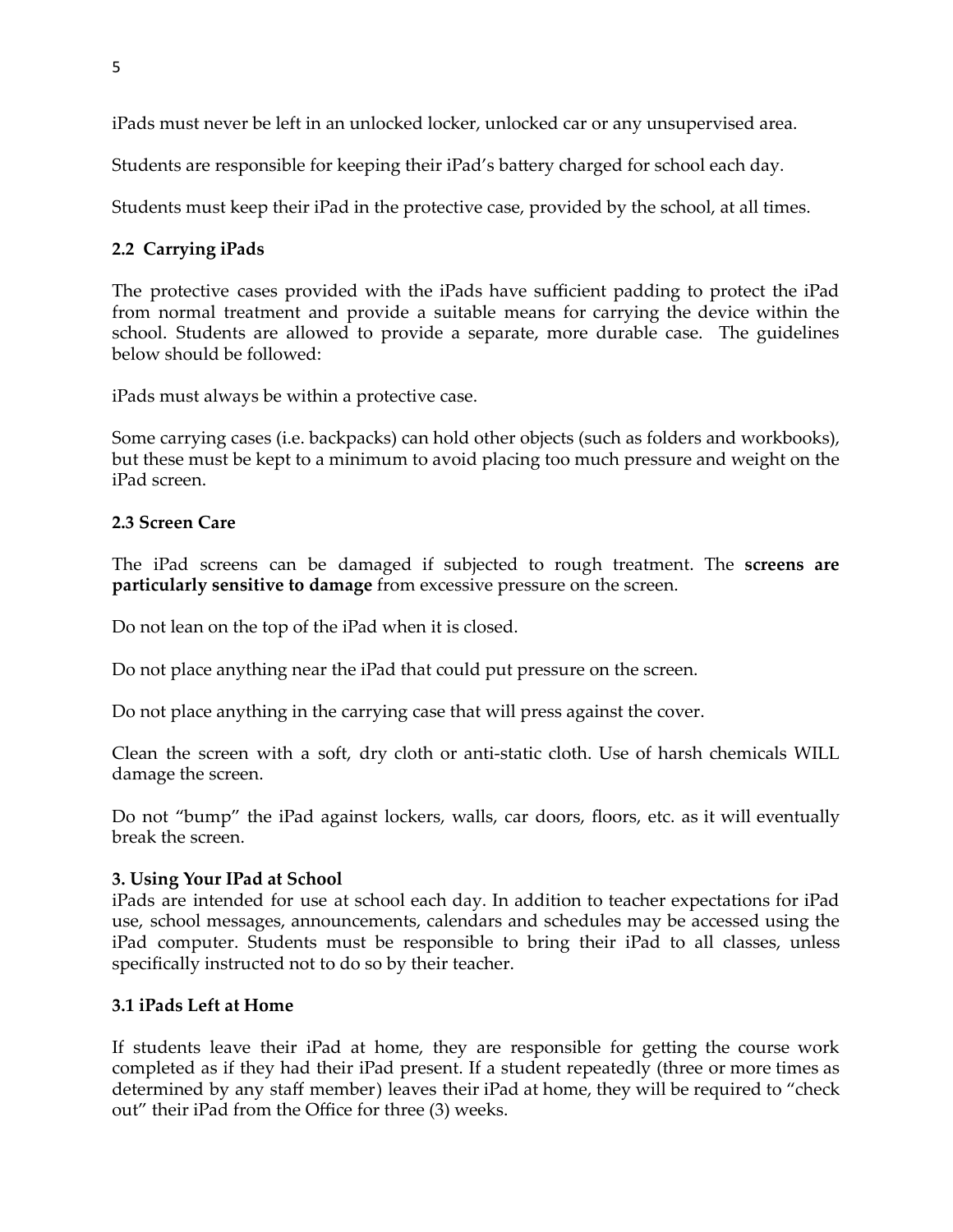## <span id="page-6-0"></span>**3.2 iPad Undergoing Repair**

Loaner iPads may be issued to students when they leave their iPads for repair in the Office. There may be a delay in getting an iPad should the school not have enough to loan.

## <span id="page-6-1"></span>**3.3 Charging Your iPad's Battery**

iPads must be brought to school each day in a fully charged condition. Students need to charge their iPads each evening. Repeat violations (minimum of three days – not consecutively) of this policy will result in students being required to "check out" their iPad from the Office for three (3) weeks. Second offense will result in the loss of iPad privileges for three (3) weeks.

In cases where use of the iPad has caused batteries to become discharged, students **may** be able to connect their iPads to a power outlet in class.

## <span id="page-6-2"></span>**3.4 Screensavers**

Inappropriate media may not be used as a screensaver or background photo.

Presence of guns, weapons, pornographic materials, inappropriate language, alcohol, drug, tobacco, and gang related symbols or pictures will result in disciplinary actions.

## <span id="page-6-3"></span>**3.5 Sound, Music, Games or Programs**

Sound must be muted at all times unless permission is obtained from the teacher for instructional purposes.

Music is allowed on the iPad and can be used at the discretion of the teacher.

Internet games are not allowed on school-provided iPads. Games are not allowed to be played during the school day without staff consent.

All software/apps on school provided iPads must be CCS provided. Data storage will be through apps on the iPad and email to a server location.

## <span id="page-6-4"></span>**3.6 Printing**

Printing will be available with the iPad on a very limited basis.

#### <span id="page-6-5"></span>**3.7 Home Internet Access**

Students are allowed to set up wireless networks for their iPads. This will assist them with iPad use while at home. Printing at home will require a wireless printer, proper settings on the iPad, and the correct app.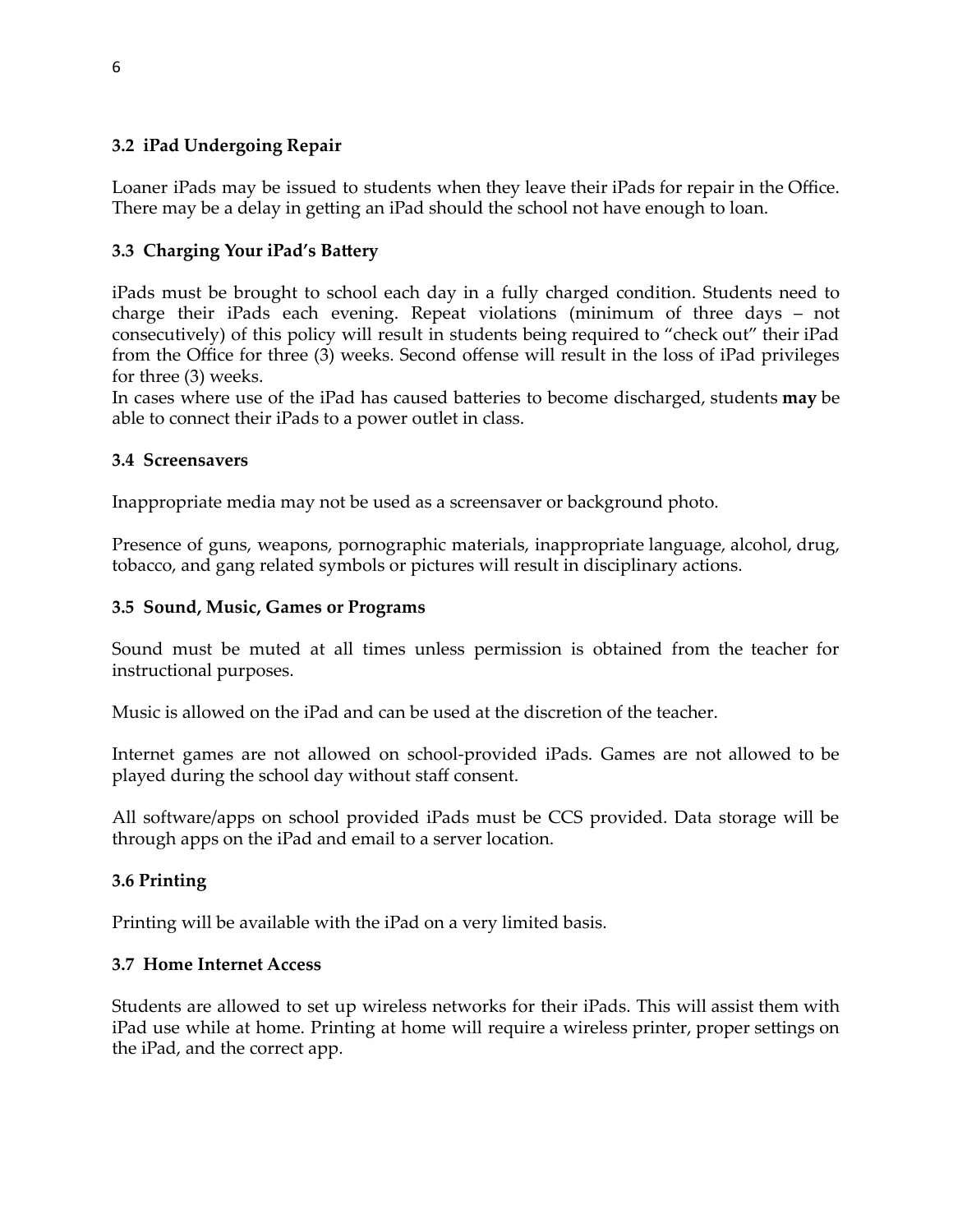## <span id="page-7-0"></span>**3.8 Study Hall Use**

Students are allowed to use their iPad during study hall, but only for school-related activities. Game playing and messaging is not allowed.

#### **3.9 Lunch room use**

Students are allowed to bring their iPads to lunch. During this time, students are allowed to send personal emails and messages.

## <span id="page-7-2"></span><span id="page-7-1"></span>**4. Managing Your Files & Saving Your Work 4.1 Saving to the iPad/Home Directory**

Students may save work to the home directory on the iPad on a limited basis. It is recommended that students email documents to themselves for storage or save on Google Drive. Storage space will be available on the iPad – but it will NOT be backed up in case of re‐imaging. It is the student's responsibility to ensure that work is not lost due to mechanical failure or accidental deletion.

## <span id="page-7-3"></span>**4.2 Network Connectivity**

CCS makes no guarantee that their network will be up and running 100% of the time. In the rare case that the network is down, CCS will not be responsible for lost or missing data.

#### <span id="page-7-5"></span><span id="page-7-4"></span>**5. Software on iPads 5.1 Originally Installed Software**

The software/apps originally installed by CCS must remain on the iPad in usable condition and be easily accessible at all times. From time to time the school may add software applications for use in a particular course. Periodic checks of iPads will be made to ensure that students have not removed required apps.

#### <span id="page-7-6"></span>**5.2 Additional Software**

Students are not allowed to load extra software/apps on school-owned iPads. CCS will synchronize the iPads so that they contain the necessary apps for school work. Students will not synchronize iPads or add apps to the school-owned iPad and should not synch them with home accounts.

#### <span id="page-7-7"></span>**5.3 Inspection**

Students may be selected at random to provide their iPad for inspection.

#### <span id="page-7-8"></span>**5.4 Procedure for Re‐loading Software**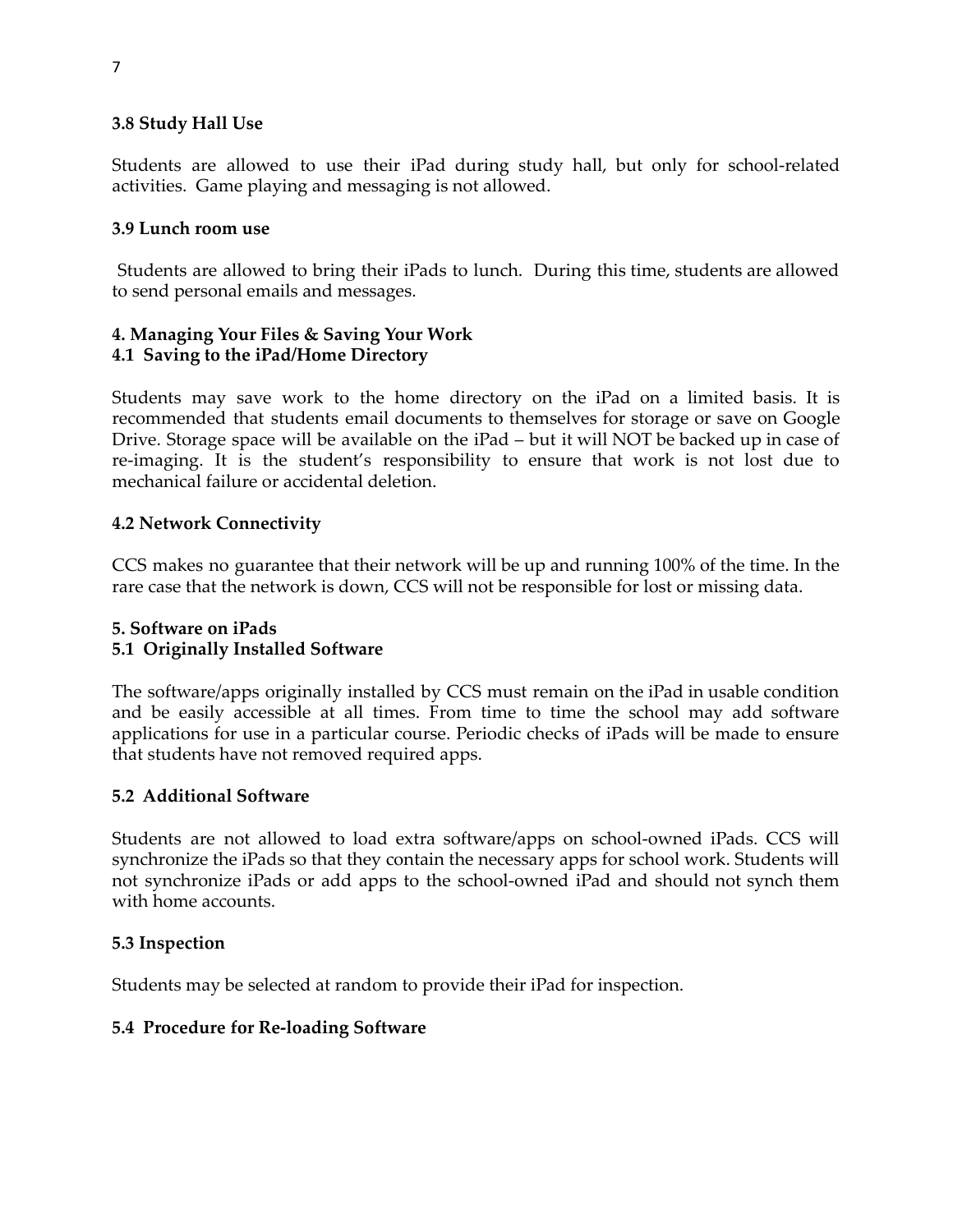If technical difficulties occur or illegal software or non‐CCS installed apps are discovered, the iPad will be restored from backup. The school does not accept responsibility for the loss of any software or documents deleted due to a re‐format and re‐image.

## <span id="page-8-0"></span>**5.5 Software Upgrades**

Upgrade versions of licensed software/apps are available from time to time. Students may be required to check in their iPads for periodic updates and synching.

## <span id="page-8-1"></span>**5.6 Jailbreaking**

The jailbreaking of iPads is strictly prohibited. This includes all iPads that are used on school grounds with our network.

## <span id="page-8-2"></span>**6. Acceptable Use**

The use of the CCS's technology resources is a privilege, not a right. The privilege of using the technology resources provided by the CCS is not transferable or extendible by students to people or groups outside CCS and terminates when a student is no longer enrolled at CCS. This policy is provided to make all users aware of the responsibilities associated with efficient, ethical, and lawful use of technology resources. If a person violates any of the User Terms and Conditions named in this policy, privileges may be terminated, access to the technology resources may be denied, and the appropriate disciplinary action shall be applied. CCS's Acceptable Use Policy as well as the Student Handbook shall be applied to student infractions.

*Violations may result in disciplinary action up to and including suspension/expulsion for students. When applicable, law enforcement agencies may be involved.*

## <span id="page-8-3"></span>**6.1 Parent/Guardian Responsibilities**

Talk to your children about values and the standards that your children should follow on the use of the Internet just as you do on the use of all media information sources such as television, telephones, movies, and radio.

## <span id="page-8-4"></span>**6.2 School Responsibilities**

School will provide Internet and email access to its students.

School will provide Internet blocking of inappropriate materials as able.

School will provide network data storage areas. These will be treated similar to school lockers. CCS reserves the right to review, monitor, and restrict information stored on or transmitted via CCS owned equipment and to investigate inappropriate use of resources.

School will provide staff guidance to aid students in doing research and help assure student compliance of the Acceptable Use Policy.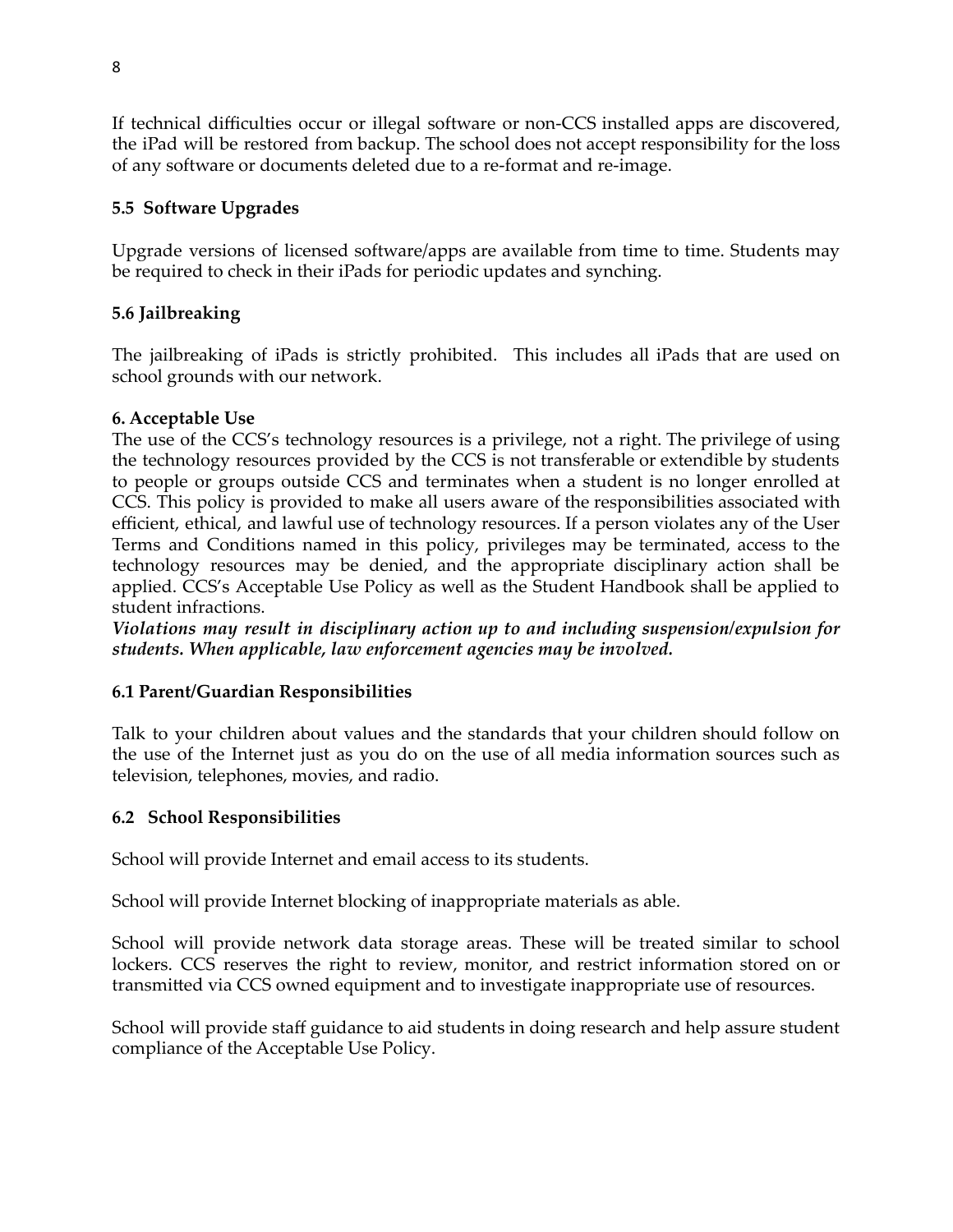## <span id="page-9-0"></span>**6.3 Student Responsibilities**

Students will use computer/devices in a responsible and ethical manner.

Students will obey general school rules concerning behavior and communication that apply to iPad/computer use.

Students will use all technology resources in an appropriate manner so as not to damage school equipment. This "damage" includes, but is not limited to, the loss of data resulting from delays, non-deliveries, miss-deliveries or service interruptions caused by the student's own negligence, errors or omissions. Use of any information obtained via CCS's designated Internet system is at your own risk. CCS specifically denies any responsibility for the accuracy or quality of information obtained through its services.

Students will help CCS protect its computer system/devices by contacting an administrator about any security problems they may encounter.

Students will monitor all activity on their account(s).

Students should always turn off and secure their iPad after they are done working to protect their work and information.

Students are allowed to use a Passcode or other method to lock others out from accessing their iPads.

If a student should receive email containing inappropriate or abusive language or if the subject matter is questionable, he or she is asked to print a copy and turn it into the office.

Students will return their iPad at the end of each school year. Students who graduate early, withdraw, are suspended or expelled, or terminate enrollment at CCS for any other reason must return their individual school iPad at that time.

#### <span id="page-9-1"></span>**6.4 Student Activities Strictly Prohibited**

Illegal installation or transmission of copyrighted materials.

Any action that violates policy in the handbook, Electronic Resources/Internet Acceptable Use Policy, or public law.

Use of chat rooms, sites selling term papers, book reports and other forms of student work.

Instant Messaging is not allowed.

Sending of personal emails during the school day- with the exception of lunch time.

Internet/computer games.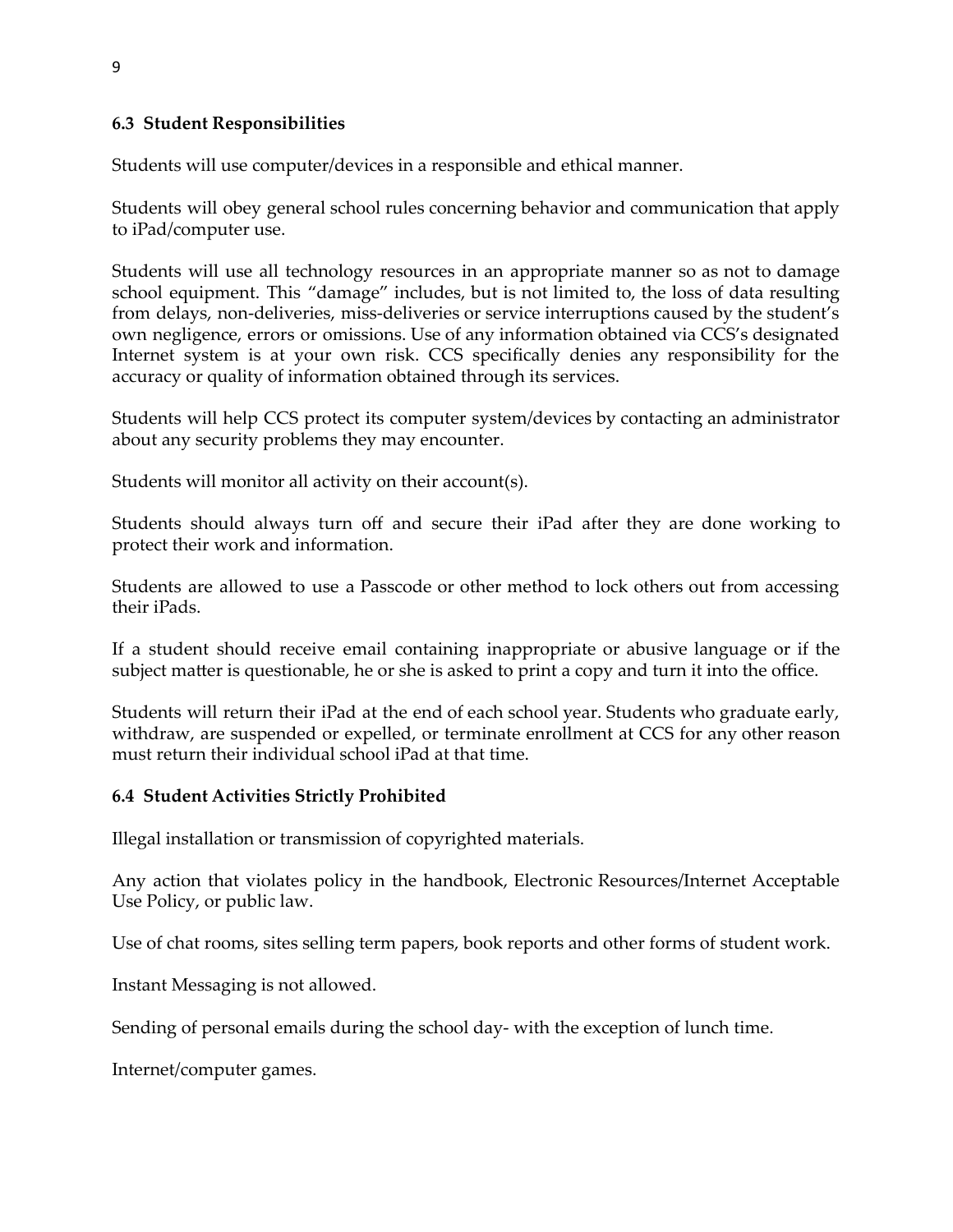Use of outside data disks or external attachments without prior approval from the administration.

Changing of iPad setting (exceptions include personal settings such as font size, brightness, etc.) (on school owned iPads)

Downloading apps. (on school owned iPads)

Spamming – sending mass or inappropriate emails.

Students are not allowed to give out personal information, for any reason, over the Internet. This includes, but is not limited to, setting up Internet accounts including those necessary for chat rooms, eBay, email, etc.

Vandalism (any malicious attempt to harm or destroy hardware, software, or data, including, but not limited to, the uploading or creation of computer viruses or computer programs that can infiltrate computer systems and/or damage software components) of school equipment will not be allowed.

Bypassing the CCS web filter through a web proxy.

#### <span id="page-10-0"></span>**6.5 iPad Care**

Students will be held responsible for maintaining their individual iPads and keeping them in good working order. Students will be responsible for damages to their iPads.

iPad batteries must be charged and ready for school each day.

Only labels or stickers approved by the CCS may be applied to the iPad.

iPads that malfunction or are damaged must be reported to the office. CCS will be responsible for repairing iPads that malfunction. iPads that have been intentionally damaged from student misuse or neglect will be repaired with the cost being borne by the student. Students will be responsible for the entire cost of repairs to iPads that are damaged intentionally or be responsible for full replacement cost.

iPads that are stolen or lost must be reported immediately to the Office and the Police Department.

#### <span id="page-10-1"></span>**6.6 Legal Propriety**

Comply with trademark and copyright laws and all license agreements. Ignorance of the law is not immunity. If you are unsure, ask a teacher or parent.

Plagiarism is a violation of the Columbus Catholic High School Student Handbook. Give credit to all sources used, whether quoted or summarized. This includes all forms of media on the Internet, such as graphics, movies, music, and text.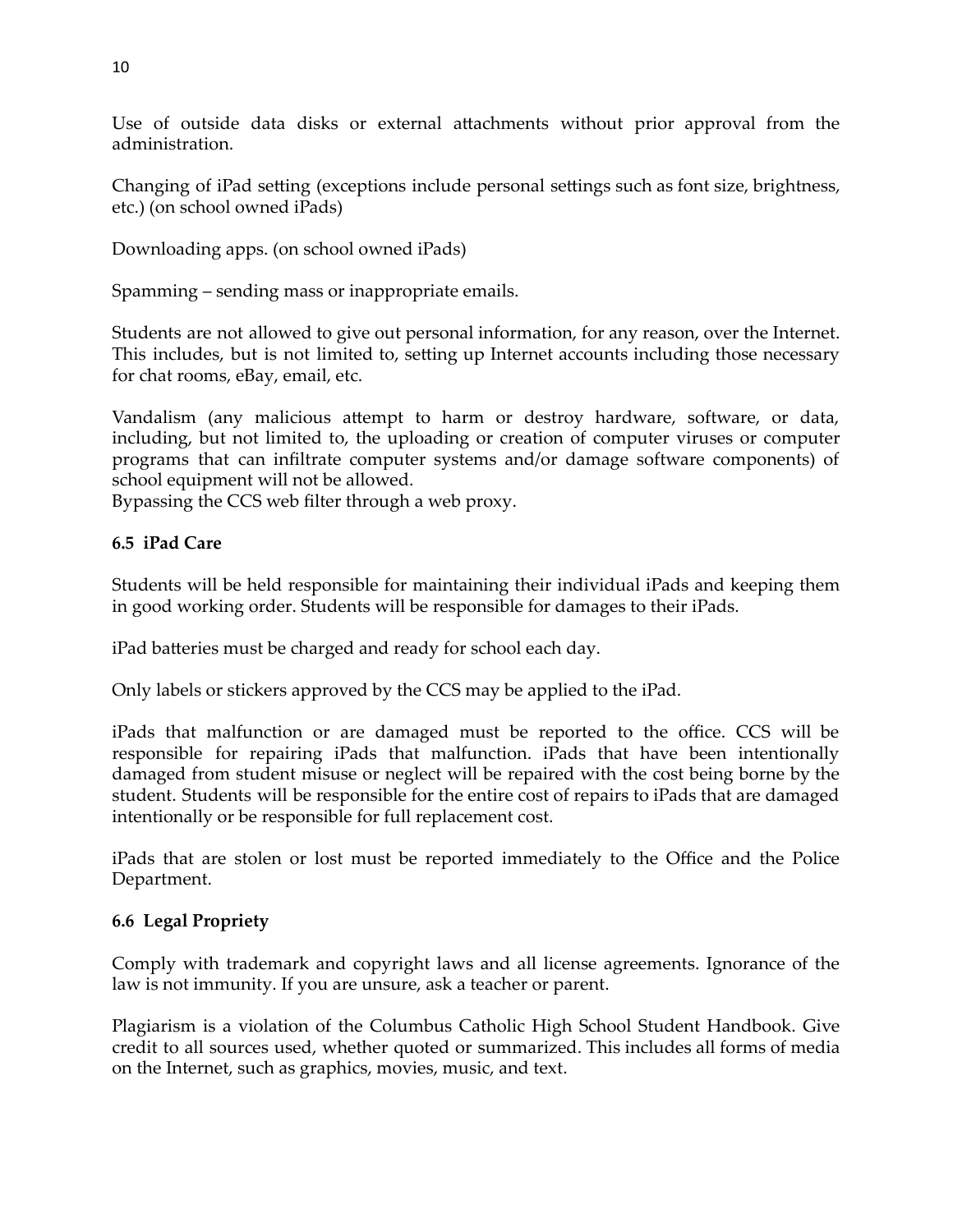Use or possession or hacking software is strictly prohibited and violators will be subject to disciplinary action. Violation of applicable state or federal law will result in criminal prosecution and/or disciplinary action by CCS.

## <span id="page-11-0"></span>**6.7 Student Discipline**

If a student violates any part of this policy, or the Electronic Resources/Internet Acceptable Use Policy, he or she will be subject to consequences as listed on pages 15 and 17 and the Columbus Catholic High School Student Handbook.

#### <span id="page-11-2"></span><span id="page-11-1"></span>**7. Protecting & Storing Your iPad 7.1 iPad Identification**

Student iPads will be labeled in the manner specified by the school. iPads can be identified in the following ways:

Record of serial number and correlated asset tag.

Columbus School Engraving

## <span id="page-11-3"></span>**7.2 Storing Your iPad**

When students are not using their iPads, they should be stored in their school-issued lockers. CCS requires that students use the lock provided on their school‐issued lockers to secure and store their iPads. Nothing should be placed on top of the iPad when stored in their locker. Students are encouraged to take their iPads home every day after school, regardless of whether or not they are needed. iPads should not be stored in a student's vehicle at school or at home. If a student needs a secure place to store their iPad, they may check it in for storage in the office.

*Do NOT leave your iPad in a place that is experiencing extreme hot or cold conditions (i.e. car in summer or winter). Extreme heat will damage the unit itself. Extreme cold will cause severe screen damage.*

#### <span id="page-11-4"></span>**7.3 iPads Left in Unsupervised Areas**

Under no circumstances should iPads be left in unsupervised areas. Unsupervised areas include the school grounds and campus, the lunchroom, computer lab, locker rooms, library, unlocked classrooms, dressing rooms and hallways. Any iPad left in these areas is in danger of being stolen. If an iPad is found in an unsupervised area, it will be taken to the office. Violations may result in loss of iPad privileges and/or other privileges.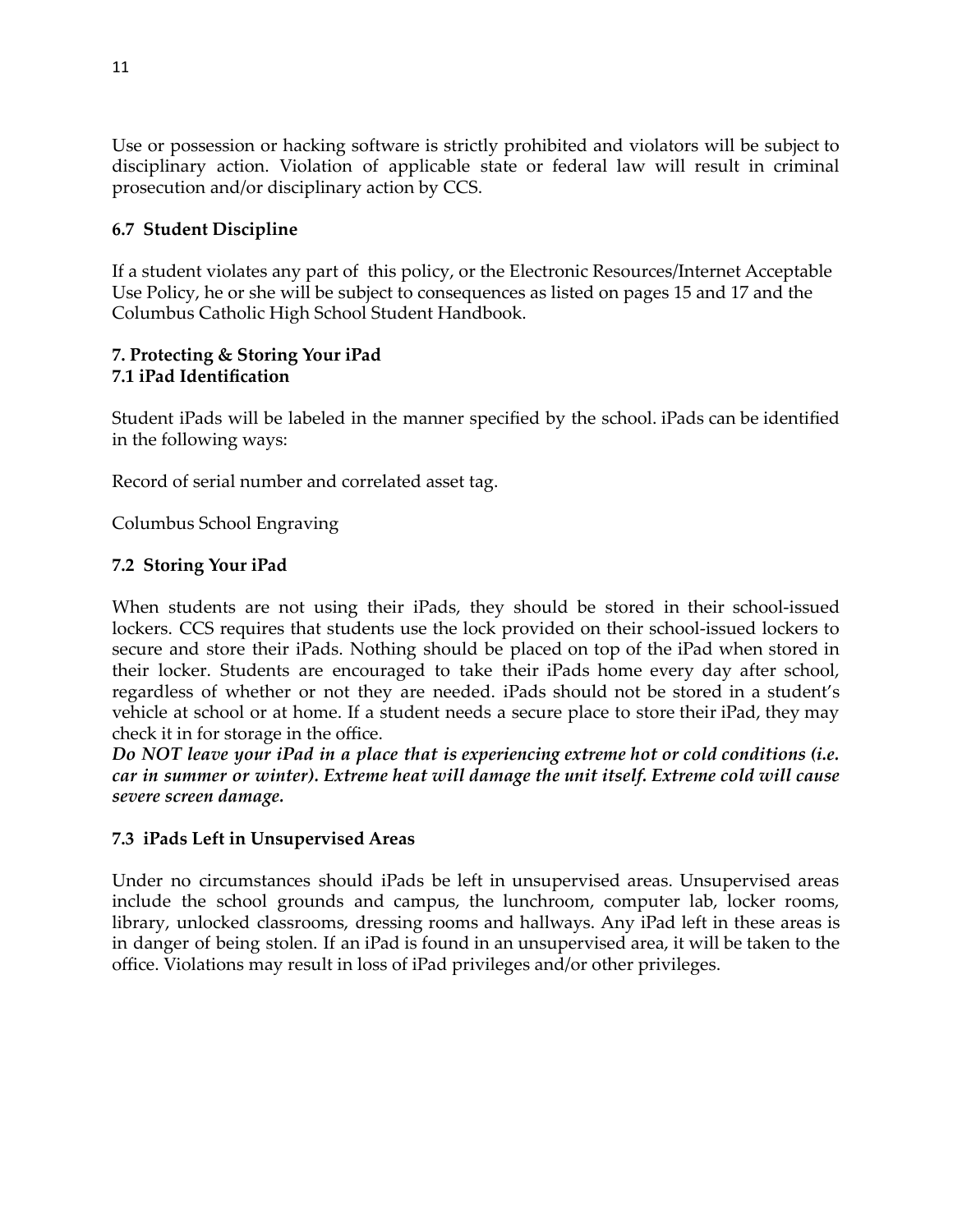## <span id="page-12-1"></span><span id="page-12-0"></span>**8. Repairing or Replacing Your iPad 8.1 CCS Protection Plan**

The CCS Protection Plan will cover iPad repairs or replacement in the event of theft, loss, accidental damage, or maintenance. The protection cost will be \$60 annually for each iPad with a maximum annual cost of \$180 per family. Yearly School Protection Plan fees will be placed into an account to self‐fund iPad repairs and replacement. This plan will include one replacement. Additional replacements will cost the student/parent the full value of an iPad (approximately \$300).

Parents are encouraged to purchase this protection plan through the Columbus Catholic High School office at orientation when their student receives their iPad. Also, high school students and their parent/guardian will be required to attend orientation training at Columbus Catholic High School before they will be allowed to check out an iPad. If Parents would like to add the CCS Protection Plan later in the school, an inspection of the iPad will be done to verify no existing damage. If existing damage is found the full cost of repairs will be billed to the family.

If students or parents wish to carry their own additional personal insurance to protect the iPad in cases of theft, loss, or accidental damage, they should consult their insurance agent for details about their personal coverage of the iPad. Most insurance companies will require a rider for electronics and only provide so much coverage and generally a higher deductible.

## <span id="page-12-2"></span>**8.2 Claims**

All protection plan claims for accidental damage and maintenance must be reported and filed with the high school office. In cases of theft or loss, students or parents must file a police or fire report and bring a copy of the report to the principal's office before an iPad can be replaced with the CCS Protection Plan.

## <span id="page-12-3"></span>**9. Cost of Repairs**

Students will be responsible for damages to their iPads including, but not limited to, broken screens, cracked plastic pieces, inoperability, etc. Depending on the damage and whether or not the damage was accidental or due to a malfunction or maintenance issue, the CCS Protection Plan (if purchased) would be used to cover the cost of repairs. In the case of intentional damage and/or neglect, should the cost to repair exceeds the cost of purchasing a new device, the student will pay for full replacement value. The CCS Protection Plan does cover lost items such as the protective case and charging block and cables.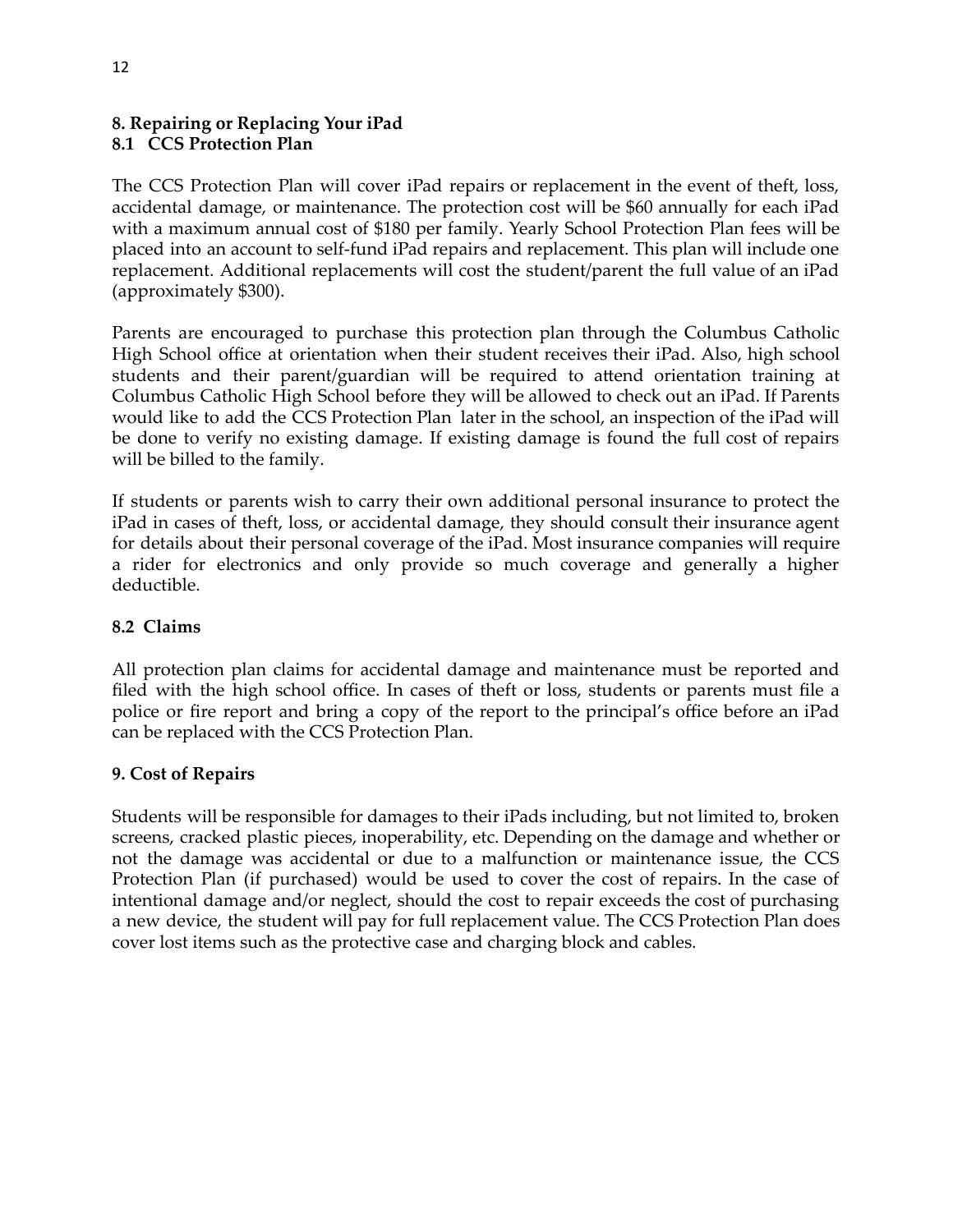## **Columbus Catholic Schools iPad Protection Plan**

<span id="page-13-0"></span>CCS recognizes that with the implementation of the iPad Initiative there is a need to protect the investment by both the School and the Student/Parent. The following outlines the School Protection Plan.

#### **CCS iPad Protection Plan**

The CCS iPad Protection Plan is available for students and parents to cover iPad repairs or replacement in the event of theft, loss, accidental damage, or maintenance. Parents are highly encouraged to purchase this plan. The protection cost will be \$60 annually for each iPad with a maximum annual cost of \$180 per family. Yearly Protection Plan fees will be placed into an account to self‐fund iPad repairs and replacement. This plan will include one replacement. Additional replacements will cost the student/parent the full value of an iPad (approximately \$300). Parents can purchase this protection plan through the Columbus Catholic High School office at orientation. Also, high school students and their parent/guardian will be required to attend orientation training at Columbus Catholic High School before they will be allowed to check out an iPad.

#### **Personal Home or Homeowners Insurance Coverage**

If students or parents wish to carry their own additional personal insurance to protect the iPad in cases of theft, loss, or accidental damage, they should consult their insurance agent for details about their personal coverage of the iPad computer. Most insurance companies will require a rider for electronics and only provide so much coverage and generally a higher deductible.

#### **Additional Information**

In cases of theft, vandalism, or other criminal acts, a police report, or in the case of fire, a fire report **must be filed by the student or parent** for the protection coverage to take place. A copy of the police/fire report must be provided to the school office. In the case of **intentional damage**, the student/parents are responsible for full payment. The CCS iPad Protection Plan **DOES NOT** cover intentional damage of the iPads.

## **Do NOT send money. Your family account will be billed.**

**--------------------------------------------------------------------------------------------------------------------------**

Parent Name (please print): \_\_\_\_\_\_\_\_\_\_\_\_\_\_\_\_\_\_\_\_\_\_\_\_\_\_\_\_\_\_\_\_\_\_\_\_\_\_\_\_\_\_\_\_

Parent Signature: \_\_\_\_\_\_\_\_\_\_\_\_\_\_\_\_\_\_\_\_\_\_\_\_\_\_\_\_\_\_\_\_\_\_\_\_\_\_\_

Date: \_\_\_\_\_\_\_\_\_\_\_\_\_\_\_\_\_\_\_\_\_\_\_ Student Name: \_\_\_\_\_\_\_\_\_\_\_\_\_\_\_\_\_\_\_\_\_\_\_\_\_\_

\_\_\_\_\_\_\_\_\_ I will purchase the iPad Protection plan for \$60. I realize that this does not cover intentional damage to the iPad.

I will **NOT** purchase the iPad Protection Plan. I realize that if the iPad is accidentally dropped, I will be charged a replacement cost(approximately \$300).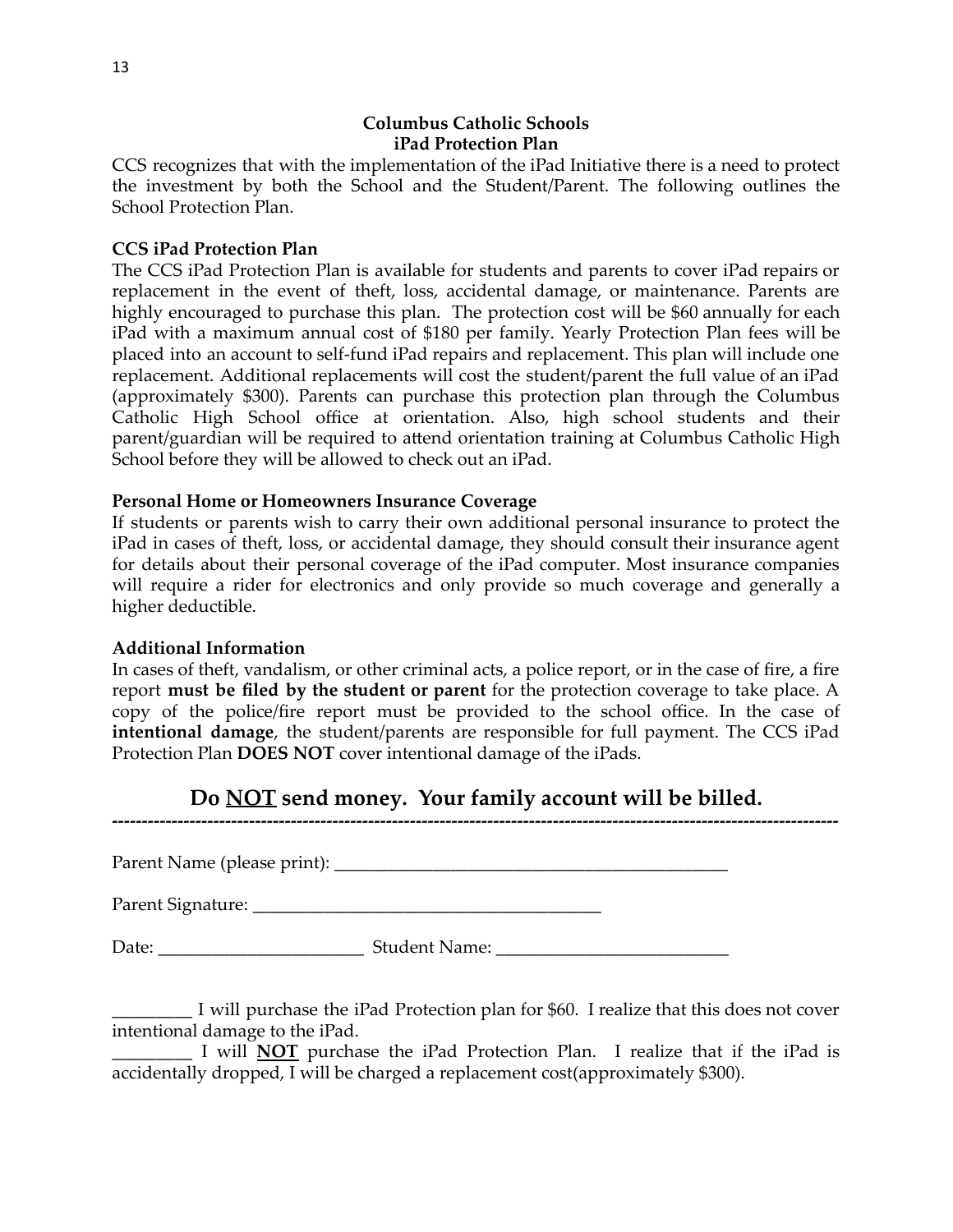## **Columbus Catholic Schools Student Pledge for iPad Use of School-Owned Device**

<span id="page-14-0"></span>I will take good care of my iPad.

I will never leave my iPad unattended.

I will never loan out my iPad to other individuals.

I will know where my iPad is at all times.

I will charge my iPad's battery daily.

I will keep food and beverages away from my iPad since they may cause damage to the device.

I will not disassemble any part of my iPad or attempt any repairs.

I will use my iPad in ways that are appropriate, meet CCS expectations, and are educational.

I will not place decorations (such as stickers, markers, etc.) on my iPad; I will not deface the serial number iPad sticker on any iPad.

I understand that my iPad is subject to inspection at any time without notice and remains the property of the CCS.

I will follow the policies outlined in the *iPad Handbook* and the *Acceptable Use Policy* while at school, as well as outside the school day.

I will file a police report in case of theft, vandalism, and other acts covered by insurance as well as report to the CCS.

I will be responsible for all damage or loss caused by neglect or abuse.

I agree to return the iPad, case and power cords in good working condition.

Consequences for not abiding by the above guidelines:

**First Offense** – The device will be taken away until the end of the class. The infraction will be recorded in Renweb.

**Second Offense** – The device will be taken away until the end of the school day. The parent will need to come in to pick up the device.

**Third Offense** – The teacher can collect the iPad at the start of the class and return it at the end of the class. A conference will be set up with the parents and student.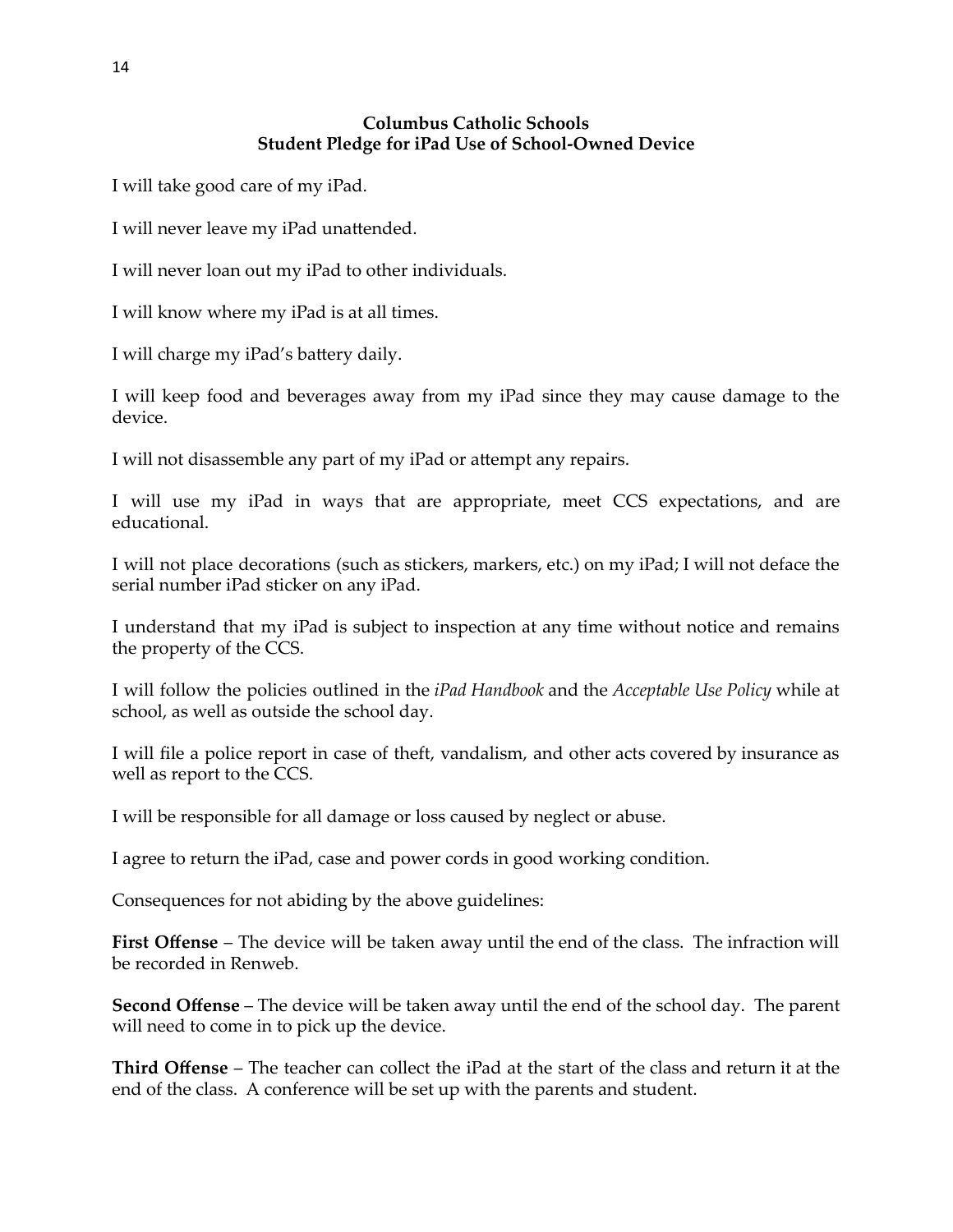**I agree to the stipulations set forth in the above documents including the** *iPad Policies, Procedures, and Information***, the** *Acceptable Use Policy***, the** *iPad Protection Plan***, and the** *Student Pledge for iPad Use***.**

|                                      | Date: |
|--------------------------------------|-------|
| Parent/Guardian Name (please print): |       |
|                                      | Date: |

**Individual school iPad computers and accessories must be returned at the end of each school year. Students who graduate early, withdraw, are suspended or expelled, or terminate enrollment at CCS for any other reason must return their individual school iPad computer at that time.**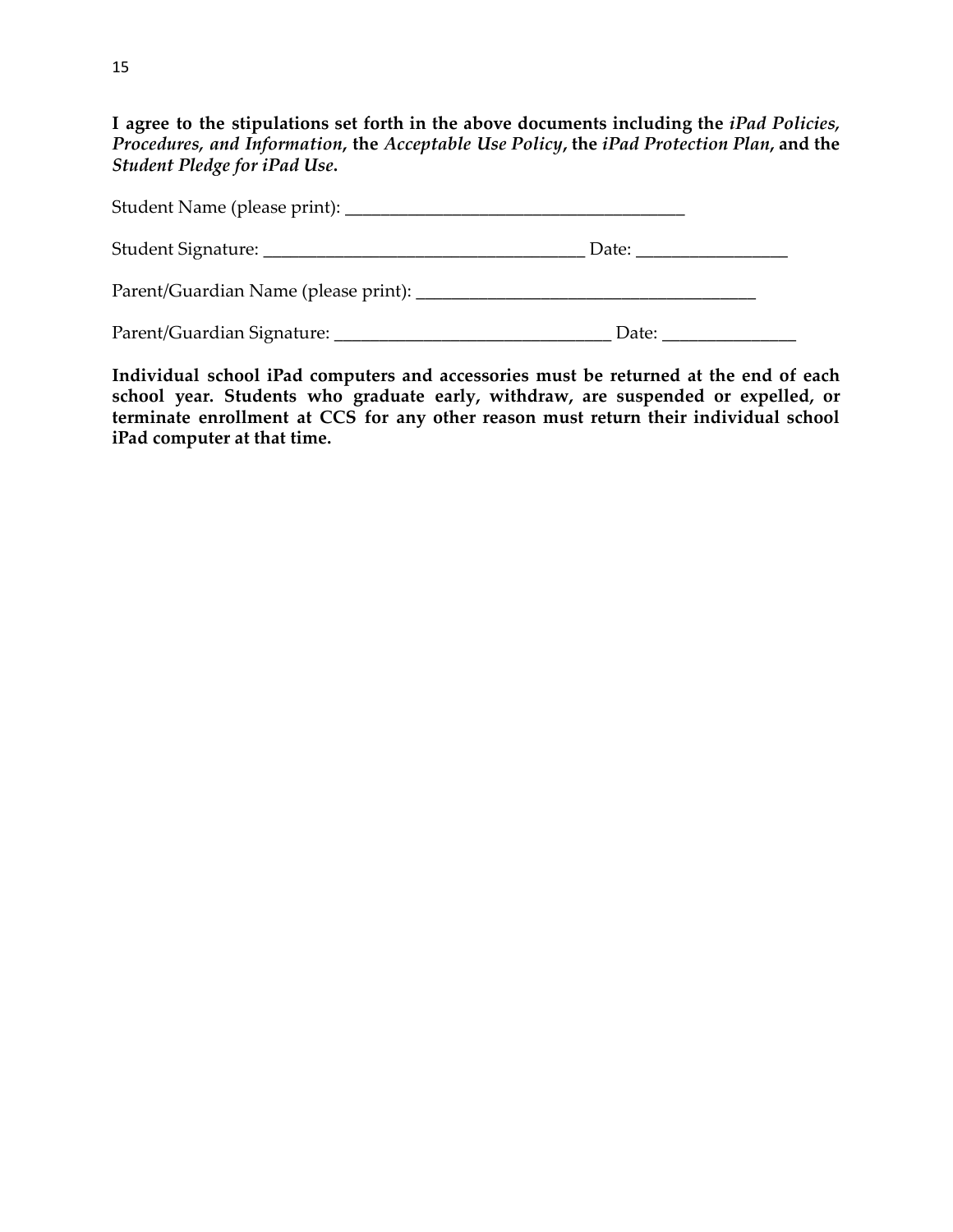#### **Guidelines for Student-Supplied Devices (Grades 11, 12)**

<span id="page-16-0"></span>Students who provide their own iPad or other device will be able to have their own apps/programs on their devices. However, permission must be granted to use any program or app on school grounds that is not on a school-provided device. For example, a student may have the game "Fortnite" on their device, but they are not allowed to use that app unless given permission.

Students are encouraged to find apps that are educational and share them with other students. However, the app should first be shown to a teacher to insure that it is appropriate. Students should not expect to be able to play games during the school day, as that will not be allowed.

Students will be tempted to use their device at school like they do at home. If students are unable to avoid the temptation of playing games, using other prohibited apps, messaging during the school day, or violate any other rule in this document the following discipline steps will be used.

**First Offense** – The device will be taken away until the end of the class. The infraction will be recorded in Renweb.

**Second Offense** – The device will be taken away until the end of the school day. The parent will need to come in to pick up the device.

**Third Offense** – The device will be taken away, and the parent will need to come in to pick up the device. At this point restrictions will be put on the iPad by the school, or it will no longer be allowed at school. The restrictions would be the same as on a school-provided iPad. Those restrictions would remain on the iPad for 4 weeks.

**Fourth Offense** – The same as the third, except the restrictions would go on for the remainder of the school year.